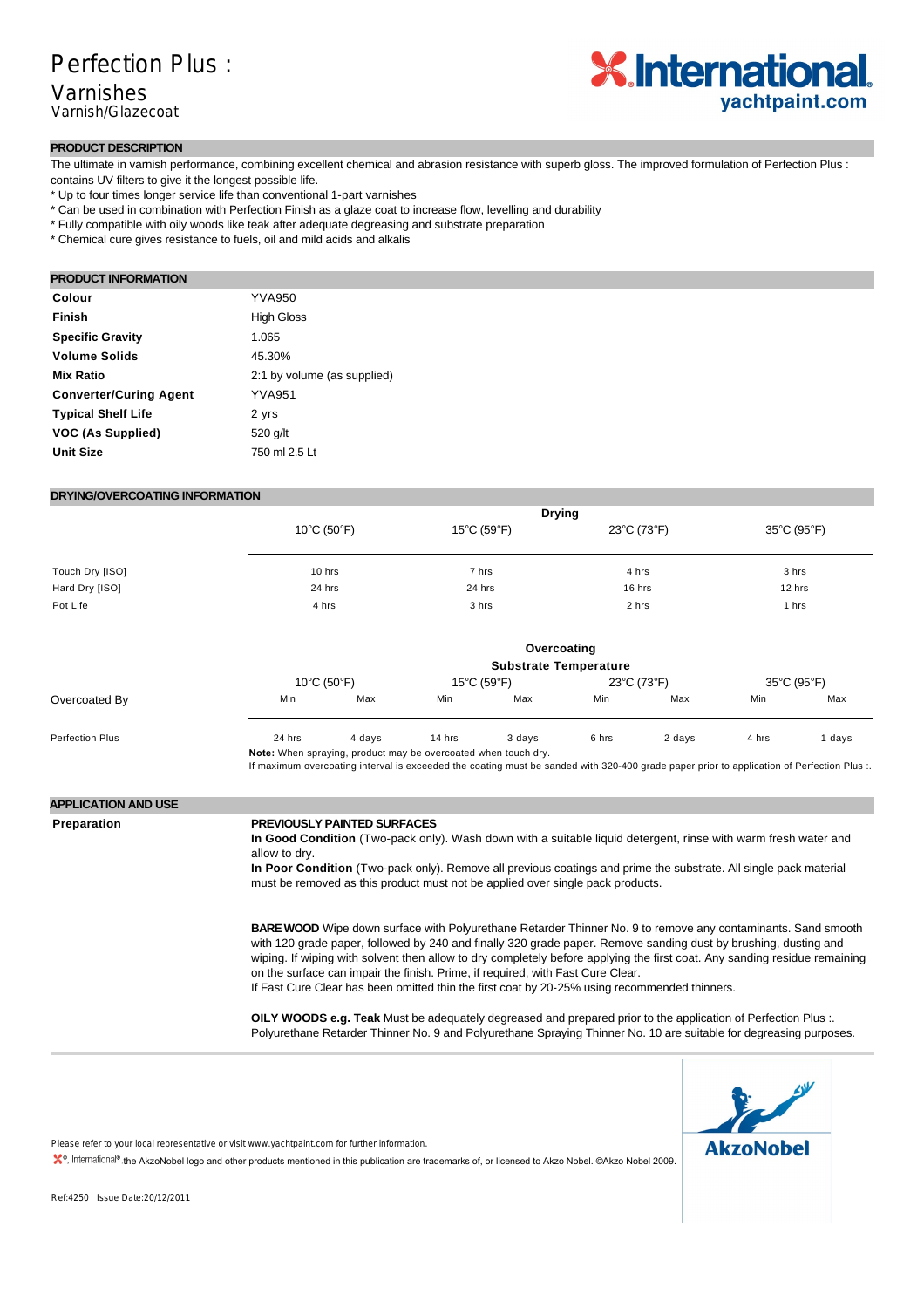# **Perfection Plus:**

## Varnishes Varnish/Glazecoat



| <b>Perfection Plus:</b>                                                                                                          | <b>X.International.</b>                                                                                                                                                                                                                                                                                                                                                                                                                                                                                                                                                                                                                                                                                                                                                                                                                                                                                                                                                                                                                                                                                                                                                                                                                                                                                                                                                                                                                                                                                                          |
|----------------------------------------------------------------------------------------------------------------------------------|----------------------------------------------------------------------------------------------------------------------------------------------------------------------------------------------------------------------------------------------------------------------------------------------------------------------------------------------------------------------------------------------------------------------------------------------------------------------------------------------------------------------------------------------------------------------------------------------------------------------------------------------------------------------------------------------------------------------------------------------------------------------------------------------------------------------------------------------------------------------------------------------------------------------------------------------------------------------------------------------------------------------------------------------------------------------------------------------------------------------------------------------------------------------------------------------------------------------------------------------------------------------------------------------------------------------------------------------------------------------------------------------------------------------------------------------------------------------------------------------------------------------------------|
| Varnishes<br>Varnish/Glazecoat                                                                                                   | yachtpaint.com                                                                                                                                                                                                                                                                                                                                                                                                                                                                                                                                                                                                                                                                                                                                                                                                                                                                                                                                                                                                                                                                                                                                                                                                                                                                                                                                                                                                                                                                                                                   |
|                                                                                                                                  | Ensure the surface is completely dry before applying the first coat.                                                                                                                                                                                                                                                                                                                                                                                                                                                                                                                                                                                                                                                                                                                                                                                                                                                                                                                                                                                                                                                                                                                                                                                                                                                                                                                                                                                                                                                             |
| Method                                                                                                                           | It is recommended that sanding residue is removed prior to overcoating. The use of tack rags and Polyurethane Retarder<br>Thinner No. 9 or Polyurethane Spraying Thinner No. 10 can help achieve the required level of cleanliness.<br>BARE WOOD: Thin the first coat by 25% using recommended thinner. Then apply a minimum of 4 full coats.<br>Alternatively apply minimum of 4 coats of Fast Cure Clear (first coat thinned by 25%). Then apply a minimum of 2 coats<br>of Perfection Plus :.<br>Apply 1 full coat of Perfection Plus : if used as a Glazecoat over Perfection Finish. Except if used over white, off white                                                                                                                                                                                                                                                                                                                                                                                                                                                                                                                                                                                                                                                                                                                                                                                                                                                                                                   |
|                                                                                                                                  | or cream Perfection Finish, where Perfection Plus: should be blended 50:50 by volume with Perfection Finish for the<br>final coat.                                                                                                                                                                                                                                                                                                                                                                                                                                                                                                                                                                                                                                                                                                                                                                                                                                                                                                                                                                                                                                                                                                                                                                                                                                                                                                                                                                                               |
| Hints                                                                                                                            | Mixing Stir individual products prior to mixing. Mix the base and curing agent of Perfection Plus: together at the<br>specified mix ratio. Add Curing Agent to the Base, stir and leave for 10 minutes to allow bubbles to disperse. Avoid<br>using direct from the can. Pour the amount you expect to use in a separate container. Note: Any initial cloudiness will<br>disappear upon thorough mixing.<br><b>Thinner</b> Polyurethane Retarder Thinner No. 9, Polyurethane Spraying Thinner No. 10. When spraying thin up to 25% as<br>required with Thinner No. 10.<br>Thinning Mix base and curing agent first and then thin as required. The choice of thinners will depend on ambient<br>temperature, the spray gun set-up, application techniques and paint viscosity. As a general guide up to around 28°C<br>Polyurethane Spraying Thinners No. 10 should suffice. Above 28°C, blends of Polyurethane Spraying Thinner No. 10 and<br>Polyurethane Retarder Thinner No. 9 may be required, depending on the size of the object being coated.<br>Conventional Spray Reduce viscosity to 14 seconds, DIN 4 cup, Zahn #2 or equivalent. Pressure: 3-4 bar/45-60 psi<br>Tip Size: 1.0-1.4 mm. SPRAY APPLICATION - PROFESSIONAL APPLICATORS ONLY.<br>Roller Use foam rollers. For best results when applying by roller, smooth off with a pad or brush.<br>Other When applying Perfection Plus : by brush or roller, it may be necessary to apply multiple coats to achieve the total<br>specified system dry film thickness. |
| <b>Some Important Points</b>                                                                                                     | Product temperature should be minimum 10°C/50°F and maximum 35°C/95°F. Ambient temperature should be minimum 10°<br>$C/50^{\circ}$ F and maximum 40°C/104°F. Substrate temperature should be minimum 10°C/50°F and maximum 40°C/104°F. Avoid<br>painting in direct sunlight. Do not use in high wind. Avoid humid conditions. Do not apply over conventional paints or<br>flexible constructions. Do not use unless mixed thoroughly with the curing agent at specified ratio. Not suitable for<br>permanently immersed surfaces. Avoid applying late in the evening as condensation can cause a loss of gloss during<br>overnight cure. Allow to dry in a well ventilated environment. If red Perfection Plus : is to be used then a full coat of<br>Perfection Plus should be used as a final coat after full opacity has been achieved with the pigmented system to prevent<br>premature loss of gloss or colour change.                                                                                                                                                                                                                                                                                                                                                                                                                                                                                                                                                                                                      |
| <b>Compatibility/Substrates</b>                                                                                                  | Apply over bare wood, Fast Cure Clear or sanded polyurethane finishes. Do not use on carvel/clinker/lapstrake/flexible<br>constructions as product may crack. Do not apply over any conventional, one pack products.                                                                                                                                                                                                                                                                                                                                                                                                                                                                                                                                                                                                                                                                                                                                                                                                                                                                                                                                                                                                                                                                                                                                                                                                                                                                                                             |
| <b>Number of Coats</b>                                                                                                           | 2 - 5 (First coat thinned). The number of coats should be increased if applied by roller. Total of 75 - 190 microns DFT<br>depending on specification used.                                                                                                                                                                                                                                                                                                                                                                                                                                                                                                                                                                                                                                                                                                                                                                                                                                                                                                                                                                                                                                                                                                                                                                                                                                                                                                                                                                      |
| Coverage                                                                                                                         | (Theoretical) - 13.3 m <sup>2</sup> /lt<br>(Practical) - 12 $m^2/lt$                                                                                                                                                                                                                                                                                                                                                                                                                                                                                                                                                                                                                                                                                                                                                                                                                                                                                                                                                                                                                                                                                                                                                                                                                                                                                                                                                                                                                                                             |
| <b>Recommended DFT</b>                                                                                                           | 37 microns dry                                                                                                                                                                                                                                                                                                                                                                                                                                                                                                                                                                                                                                                                                                                                                                                                                                                                                                                                                                                                                                                                                                                                                                                                                                                                                                                                                                                                                                                                                                                   |
| <b>Recommended WFT</b>                                                                                                           | 75 microns wet                                                                                                                                                                                                                                                                                                                                                                                                                                                                                                                                                                                                                                                                                                                                                                                                                                                                                                                                                                                                                                                                                                                                                                                                                                                                                                                                                                                                                                                                                                                   |
| <b>Application Methods</b>                                                                                                       | Brush, Conventional Spray, Roller                                                                                                                                                                                                                                                                                                                                                                                                                                                                                                                                                                                                                                                                                                                                                                                                                                                                                                                                                                                                                                                                                                                                                                                                                                                                                                                                                                                                                                                                                                |
| TRANSPORTATION,STORAGE AND SAFETY INFORMATION                                                                                    |                                                                                                                                                                                                                                                                                                                                                                                                                                                                                                                                                                                                                                                                                                                                                                                                                                                                                                                                                                                                                                                                                                                                                                                                                                                                                                                                                                                                                                                                                                                                  |
| <b>Storage</b>                                                                                                                   | <b>GENERAL INFORMATION:</b><br>Exposure to air and extremes of temperature should be avoided. For the full shelf life of Perfection Plus : to be realised<br>ensure that between use the container is firmly closed and the temperature is between 5°C/41°F and 35°C/95°F. Keep<br>out of direct sunlight.<br><b>TRANSPORTATION:</b>                                                                                                                                                                                                                                                                                                                                                                                                                                                                                                                                                                                                                                                                                                                                                                                                                                                                                                                                                                                                                                                                                                                                                                                             |
| <b>Safety</b>                                                                                                                    | Perfection Plus: should be kept in securely closed containers during transport and storage.<br>GENERAL: Always use gloves and goggles and keep skin protected with overalls. Users should ensure they have a<br>copy of the Material Safety Datasheet for this product and that they are familiar with all the safety directions before use.<br>Read the label safety section for Health and Safety Information, also available from our Technical Help Line.                                                                                                                                                                                                                                                                                                                                                                                                                                                                                                                                                                                                                                                                                                                                                                                                                                                                                                                                                                                                                                                                    |
|                                                                                                                                  | DISPOSAL: Do not discard tins or pour paint into water couses, use the facilities provided. It it best to allow paints to<br>harden before disposal.                                                                                                                                                                                                                                                                                                                                                                                                                                                                                                                                                                                                                                                                                                                                                                                                                                                                                                                                                                                                                                                                                                                                                                                                                                                                                                                                                                             |
| <b>IMPORTANT NOTES</b>                                                                                                           | The information given in this sheet is not intended to be exhaustive. Any person using the product without first making<br>further written enquiries as to the suitability of the product for the intended purpose does so at their own risk and we                                                                                                                                                                                                                                                                                                                                                                                                                                                                                                                                                                                                                                                                                                                                                                                                                                                                                                                                                                                                                                                                                                                                                                                                                                                                              |
| Please refer to your local representative or visit www.yachtpaint.com for further information.<br>Ref:4250 Issue Date:20/12/2011 | X <sup>®</sup> , International <sup>®</sup> , the AkzoNobel logo and other products mentioned in this publication are trademarks of, or licensed to Akzo Nobel. ©Akzo Nobel 2009.                                                                                                                                                                                                                                                                                                                                                                                                                                                                                                                                                                                                                                                                                                                                                                                                                                                                                                                                                                                                                                                                                                                                                                                                                                                                                                                                                |

### **TRANSPORTATION,STORAGE AND SAFETY INFORMATION**

| <b>Storage</b>         | <b>GENERAL INFORMATION:</b><br>Exposure to air and extremes of temperature should be avoided. For the full shelf life of Perfection Plus : to be realised<br>ensure that between use the container is firmly closed and the temperature is between 5°C/41°F and 35°C/95°F. Keep<br>out of direct sunlight.<br><b>TRANSPORTATION:</b><br>Perfection Plus: should be kept in securely closed containers during transport and storage. |
|------------------------|-------------------------------------------------------------------------------------------------------------------------------------------------------------------------------------------------------------------------------------------------------------------------------------------------------------------------------------------------------------------------------------------------------------------------------------|
| Safety                 | GENERAL: Always use gloves and goggles and keep skin protected with overalls. Users should ensure they have a<br>copy of the Material Safety Datasheet for this product and that they are familiar with all the safety directions before use.<br>Read the label safety section for Health and Safety Information, also available from our Technical Help Line.                                                                      |
|                        | DISPOSAL: Do not discard tins or pour paint into water couses, use the facilities provided. It it best to allow paints to<br>harden before disposal.                                                                                                                                                                                                                                                                                |
| <b>IMPORTANT NOTES</b> | The information given in this sheet is not intended to be exhaustive. Any person using the product without first making<br>further written enguiries as to the suitability of the product for the intended purpose does so at their own risk and we                                                                                                                                                                                 |